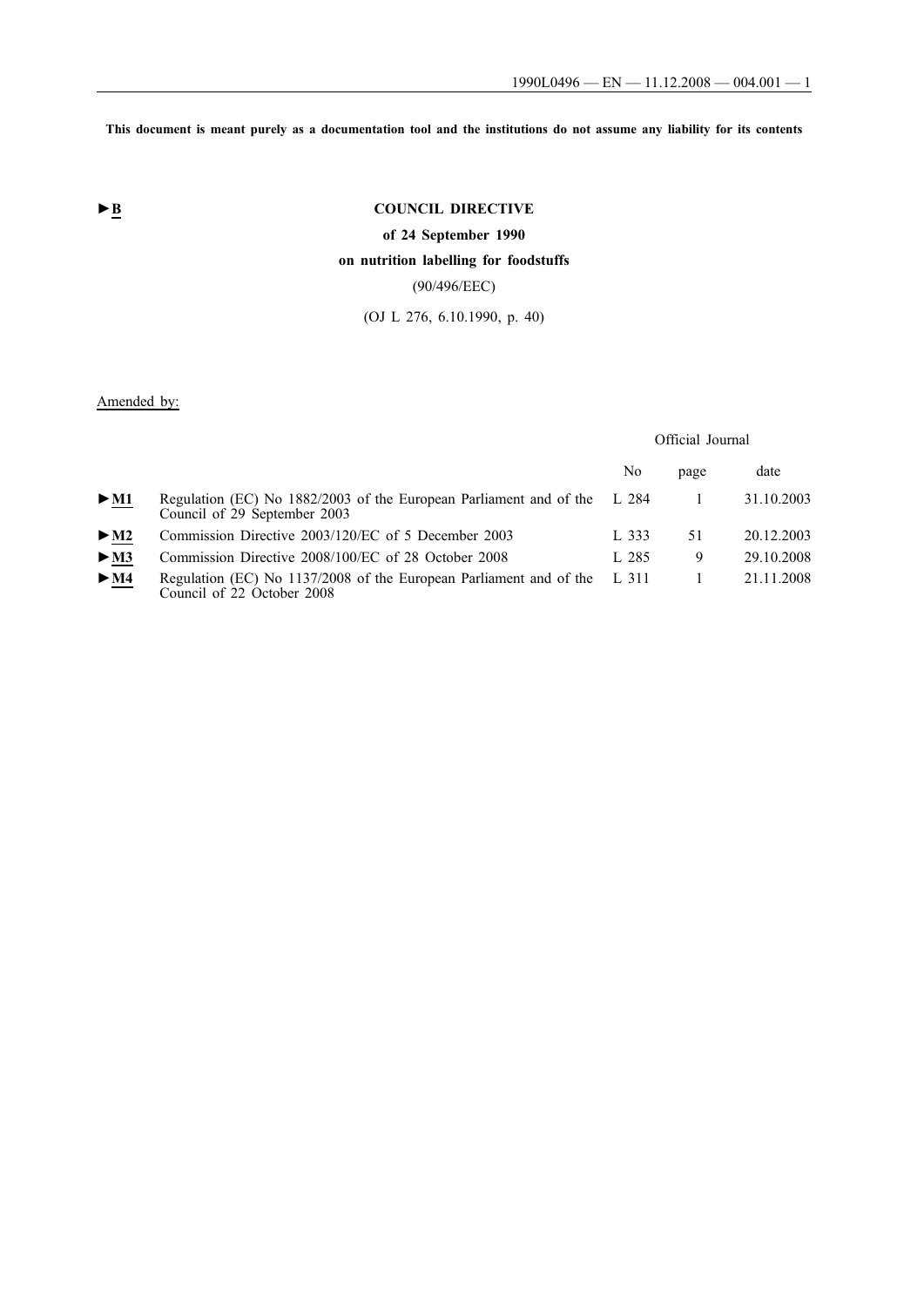#### **COUNCIL DIRECTIVE**

#### **of 24 September 1990**

#### **on nutrition labelling for foodstuffs**

## (90/496/EEC)

THE COUNCIL OF THE EUROPEAN COMMUNITIES,

Having regard to the Treaty establishing the European Economic Community, and in particular Article 100a thereof,

Having regard to the proposal from the Commission  $(1)$ ,

In cooperation with the European Parliament  $(2)$ ,

Having regard to the opinion of the Economic and Social Committee  $(3)$ ,

Whereas it is important that measures should be adopted with a view to the progressive establishment of the internal market by 31 December 1992; whereas the internal market is an area without internal frontiers in which freedom of movement is ensured for goods, persons, services and capital;

Whereas there is growing public interest in the relationship between diet and health and in the choice of an appropriate diet to suit individual needs;

Whereas the Council and the Representatives of the Governments of the Member States meeting within the Council, in their resolution of 7 July 1986 on the European programme against cancer, considered the improvement of nutrition to be a priority;

Whereas knowledge of the basic principles of nutrition and appropriate nutrition labelling of foodstuffs would contribute significantly towards enabling the consumer to make this choice;

Whereas the provision of nutrition labelling should assist action in the area of nutrition education for the public;

Whereas, for the benefit of the consumer on the one hand, and to avoid any possible technical barriers to trade on the other, nutrition labelling should be presented in a standardized form applying throughout the Community;

Whereas foodstuffs bearing nutrition labelling should conform to the rules laid down in this Directive;

Whereas all other forms of nutrition labelling should be prohibited but foodstuffs bearing no nutrition labelling should be able to circulate freely;

Whereas, to appeal to the average consumer and to serve the purpose for which it is introduced, and given the current low level of knowledge on the subject of nutrition, the information provided should be simple and easily understood;

Whereas application of this Directive for a certain length of time will enable valuable experience on the subject to be gained and consumer reaction to the way in which nutrition information is presented to be evaluated thus enabling the Commission to review the rules and propose any appropriate amendments;

Whereas in order to encourage interested parties, especially small and medium-sized undertakings, to provide nutrition labelling for as many products as possible, measures to make information more complete and more balanced should be introduced gradually;

<sup>(1)</sup> OJ No C 282, 5.11.1988, p. 8 and OJ No C 296, 24.11.1989, p. 3.

<sup>(2)</sup> OJ No C 158, 26.6.1989, p. 250 and OJ No C 175, 16.7.1990, p. 76.

<sup>(3)</sup> OJ No C 159, 26.6.1989, p. 41.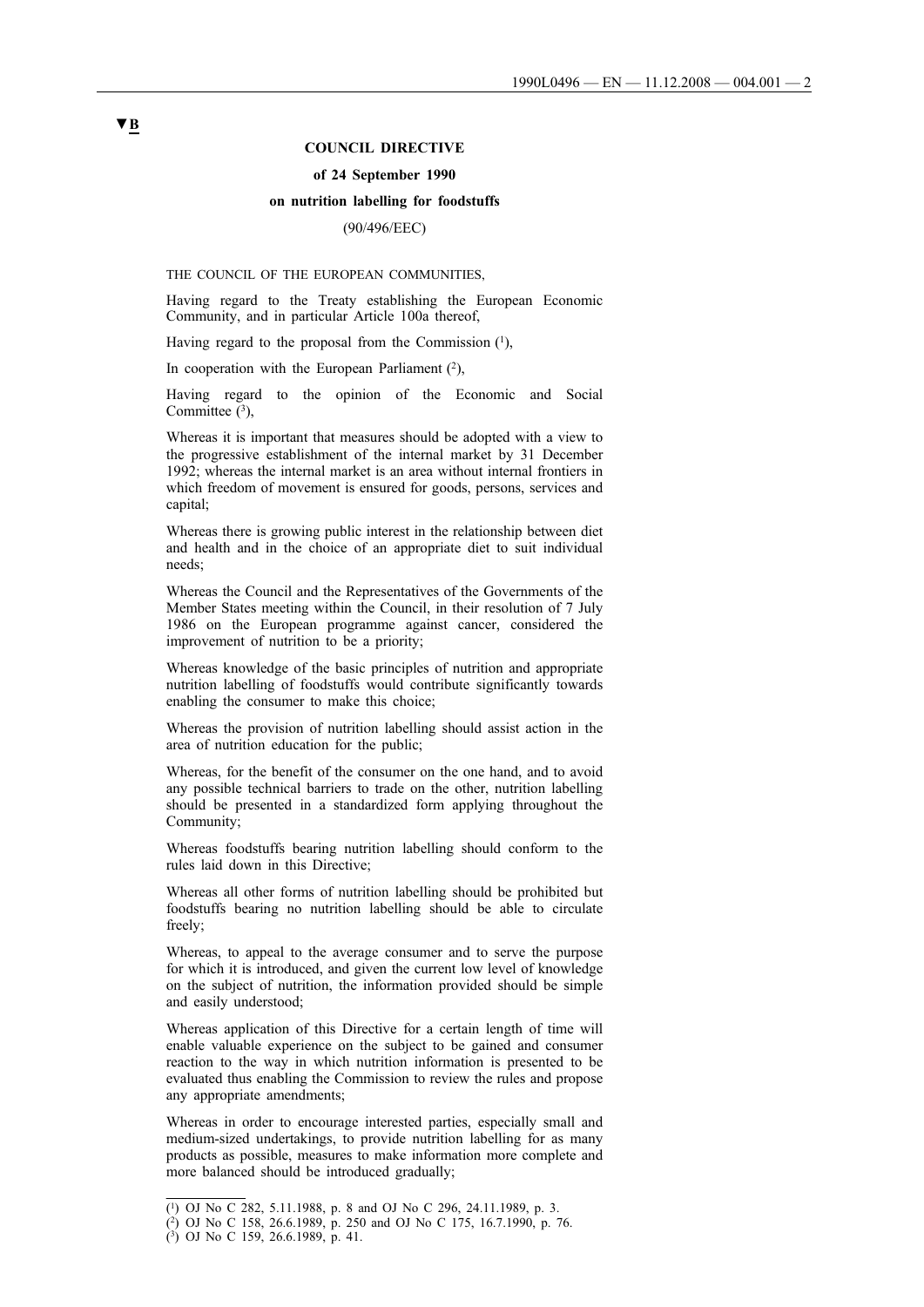Whereas the rules laid down in this Directive should also take into account the *Codex Altimentarius* guidelines on nutrition labelling;

Whereas general labelling provisions and definitions are contained in Council Directive 79/112/EEC of 18 December 1978 on the approximation of the laws of the Member States relating to the labelling, presentation and advertising of foodstuffs for sale to the ultimate consumer  $(1)$ , as last amended by Directive 89/395/EEC  $(2)$ ; whereas this Directive can therefore be confined to those provisions pertaining to nutrition labelling,

HAS ADOPTED THIS DIRECTIVE:

### *Article 1*

1. This Directive concerns nutrition labelling of foodstuffs to be delivered as such to the ultimate consumer. It shall also apply to foodstuffs intended for supply to restaurants, hospitals, canteens and other similar mass caterers (hereinafter referred to as 'mass caterers').

- 2. This Directive shall not apply to:
- natural mineral waters or other waters intended for human consumption,
- diet integrators/food supplements.

3. This Directive shall apply without prejudice to the labelling provisions of Council Directive 89/398/EEC of 3 May 1989 on the approximation of the laws of the Member States relating to foodstuffs intended for particular nutritional uses  $(3)$  and specific Directives as referred to in Article 4 of that Directive.

- For the purposes of this Directive:
- (a) 'nutrition labelling' means any information appearing on labelling and relating to:
	- (i) energy value;
	- (ii) the following nutrients:
		- protein,
		- carbohydrate,
		- fat,
		- fibre,
		- sodium,
		- vitamins and minerals listed in the Annex and present in significant amounts as defined in that Annex.

## **▼M4**

Measures designed to amend non-essential elements of this Directive and changing the list of vitamins, minerals and their recommended daily allowances shall be adopted by the Commission in accordance with the regulatory procedure with scrutiny referred to in Article 10(3);

## **▼B**

- (b) 'nutrition claim' means any representation and any advertising message which states, suggests or implies that a foodstuff has particular nutrition properties due to the energy (calorific value) it
	- provides,

 $\overline{(^1)}$  OJ No L 33, 8.2.1979, p. 1.

<sup>(2)</sup> OJ No L 186, 30.6.1989, p. 17.

 $(3)$  OJ No L 186, 30.6.1989, p. 27.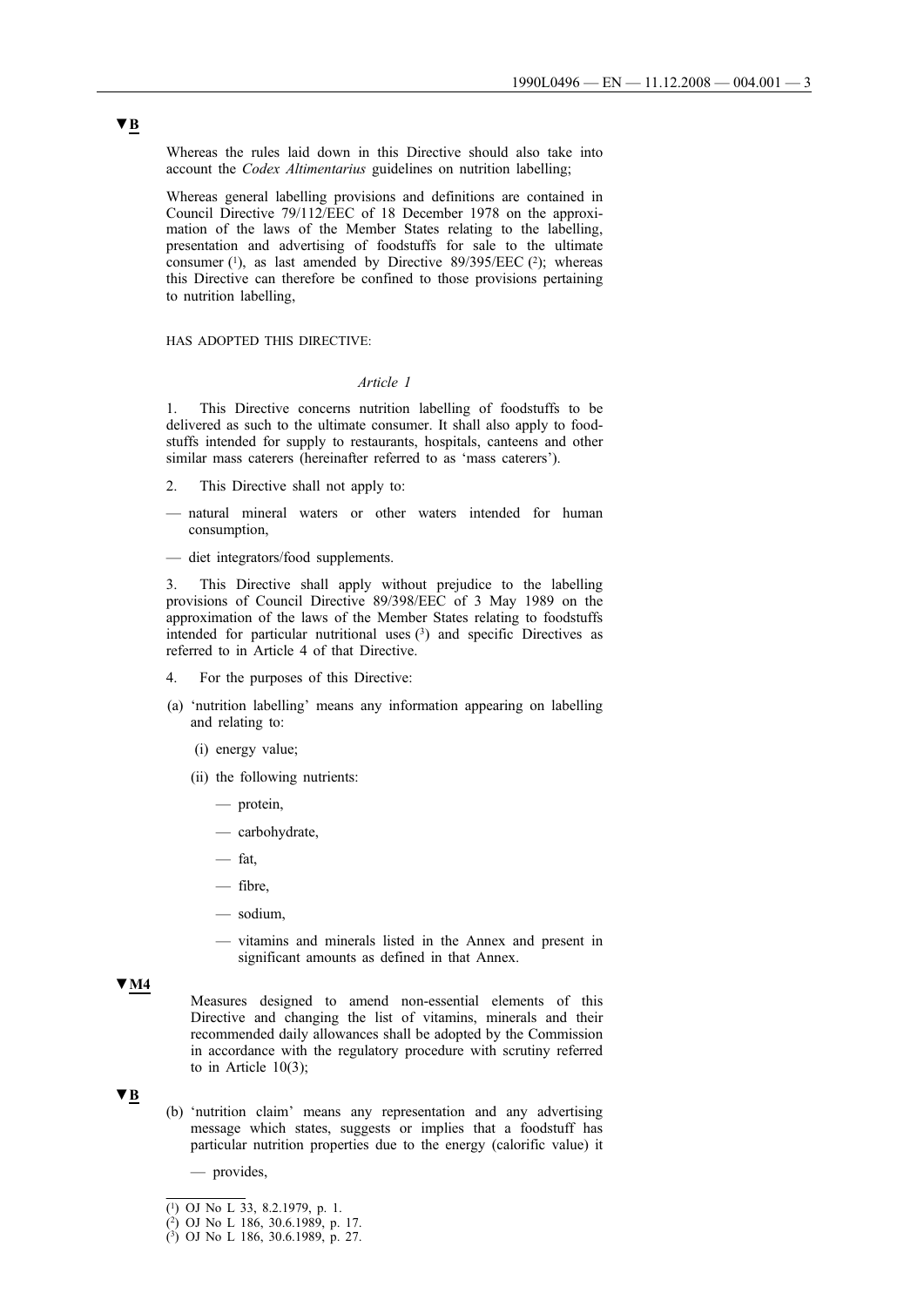- provides at a reduced or increased rate or
- does not provide,

and/or due to the nutrients it

- contains,
- contains in reduced or increased proportions or
- does not contain.

A reference to qualities or quantities of a nutrient does not constitute a nutrition claim in so far as it is required by legislation.

In accordance with the procedure laid down in **►M4** Article 10(2) ◄, it may be decided in certain cases whether the conditions described in this point are satisfied;

- (c) 'protein' means the protein content calculated using the formula: protein = total Kjeldahl nitrogen  $\times$  6,25;
- (d) 'carbohydrate' means any carbohydrate which is metabolized in man, and includes polyols;
- (e) 'sugars' means all monosaccharides and disaccharides present in food, but excludes polyols;
- (f) 'fat' means total lipids, and includes phospholipids;
- (g) 'saturates' means fatty acids without double bond;
- (h) 'mono-unsaturates' means fatty acids with one *cis* double bond;
- (i) 'polyunsaturates' means fatty acids with *cis, cis-*methylene interrupted double bonds;

## **▼M4**

(j) 'fibre' means a material to be defined by the Commission and measured by a method of analysis to be determined by the Commission. Those measures, designed to amend non-essential elements of this Directive by supplementing it, shall be adopted in accordance with the regulatory procedure with scrutiny referred to in Article  $10(3)$ ;

## **▼B**

(k) 'average value' means the value which best represents the amount of the nutrient which a given food contains, and reflects allowances for seasonal variability, patterns of consumption and other factors which may cause the actual value to vary.

#### *Article 2*

1. Subject to paragraph 2, nutrition labelling shall be optional.

2. Where a nutrition claim appears on labelling, in presentation or in advertising, with the exclusion of generic advertising, nutrition labelling shall be compulsory.

# **▼M4**

### *Article 3*

The only nutrition claims permitted shall be those relating to energy, to the nutrients listed in Article 1(4)(a)(ii) and to substances which belong to, or which are components of, a category of those nutrients. Provisions restricting or prohibiting nutrition claims within the meaning of this Article may be adopted by the Commission. Those measures, designed to amend non-essential elements of this Directive by supplementing it, shall be adopted in accordance with the regulatory procedure with scrutiny referred to in Article 10(3).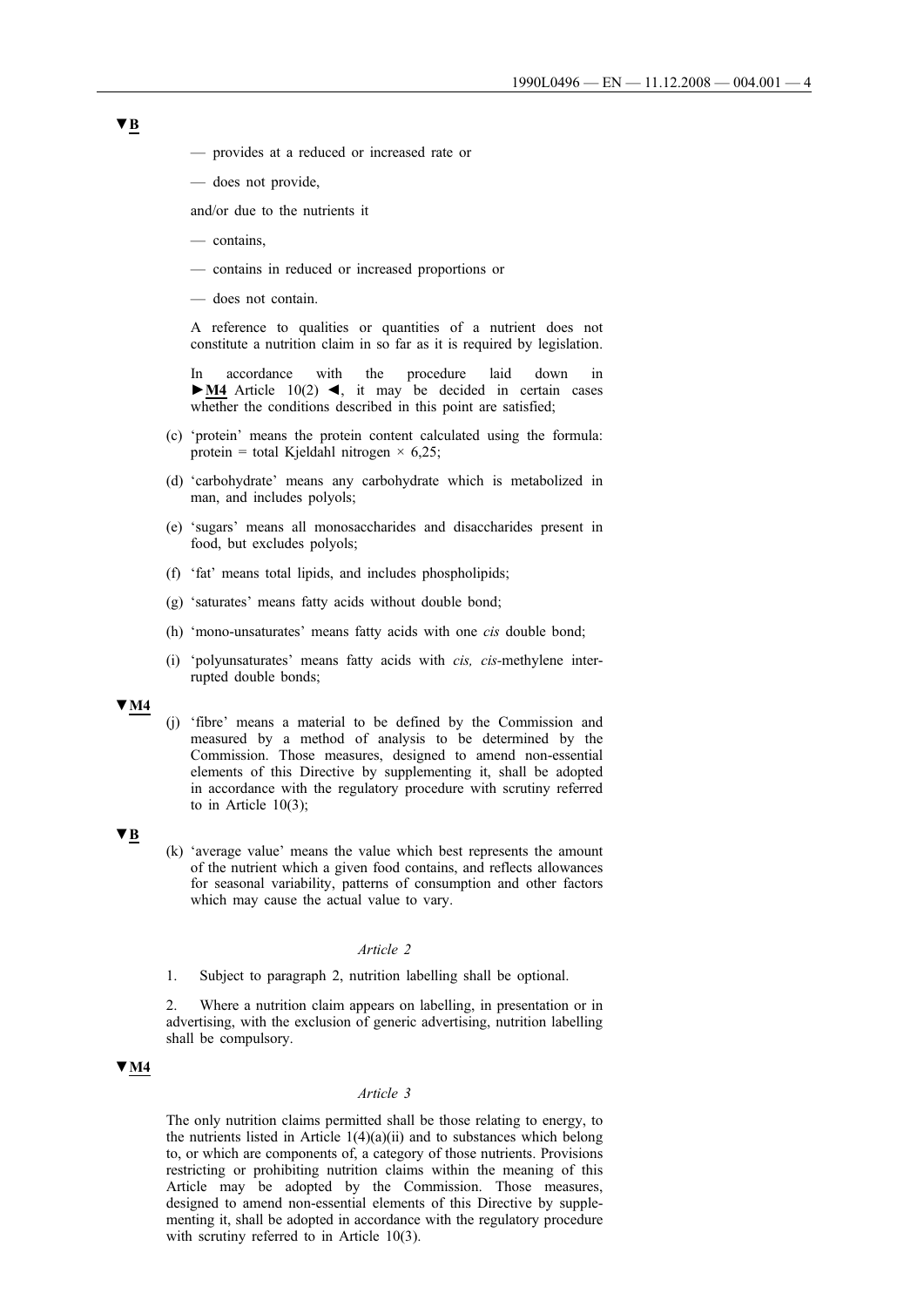## *Article 4*

1. Where nutrition labelling is provided, the information to be given shall consist of either group 1 or group 2 in the following order:

*Group 1*

- (a) energy value;
- (b) the amounts of protein, carbohydrate and fat.

*Group 2*

- (a) energy value;
- (b) the amounts of protein, carbohydrate, sugars, fat, saturates, fibre and sodium.

2. Where a nutrition claim is made for sugars, saturates, fibre or sodium, the information to be given shall consist of group 2.

3. Nutrition labelling may also include the amounts of one or more of the following:

— starch,

- polyols,
- mono-unsaturates,
- polyunsaturates,
- cholesterol,
- any of the minerals or vitamins listed in the Annex and present in significant amounts as defined in that Annex.

4. The declaration of substances which belong to or are components of one of the categories of nutrients referred to in paragraphs 1 and 3 shall be compulsory where a nutrition claim is made.

In addition, where the amount of polyunsaturates and/or mono-unsaturates and/or the cholesterol rate is given, the amount of saturates shall also be given, the declaration of the latter not constituting — in this case — a nutrition claim within the meaning of paragraph 2.

### *Article 5*

1. The energy value to be declared shall be calculated using the following conversion factors:

|                          | - carbohydrate (except polyols) | 4 kcal/g $-17$ kJ/g   |
|--------------------------|---------------------------------|-----------------------|
|                          | — polyols                       | 2,4 kcal/g $-10$ kJ/g |
|                          | — protein                       | 4 kcal/g $-17$ kJ/g   |
|                          | — fat                           | 9 kcal/g $-37$ kJ/g   |
|                          | — alcohol (ethanol)             | 7 kcal/g $-29$ kJ/g   |
|                          | — organic acid                  | 3 kcal/g $-$ 13 kJ/g  |
|                          | — salatrims                     | 6 kcal/g $-$ 25kJ/g   |
| $\overline{\phantom{m}}$ | fibre                           | 2 kcal/g $-$ 8 kJ/g   |
|                          | — erythritol                    | 0 kcal/g — 0 kJ/g     |

# **▼M4**

**▼M2**

**▼M3**

2. Amendments to the conversion factors referred to in paragraph 1 and the addition to the list in that paragraph of substances which belong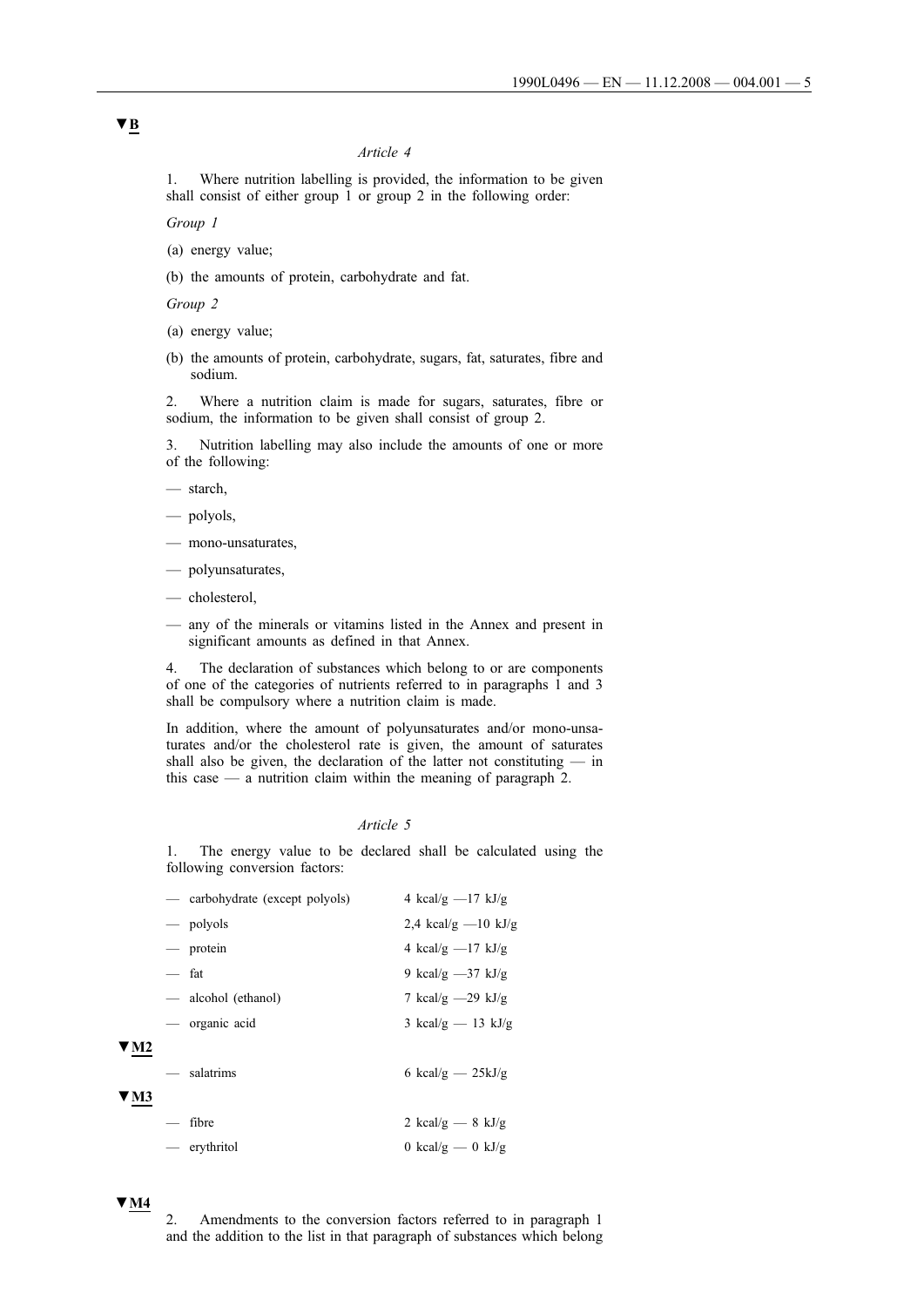**▼M4**

to, or are components of, one of the categories of nutrients referred to therein and their conversion factors, shall be adopted by the Commission in order to calculate more precisely the energy value of foodstuffs. Those measures, designed to amend non-essential elements of this Directive, shall be adopted in accordance with the regulatory procedure with scrutiny referred to in Article 10(3).

# **▼B**

## *Article 6*

1. The declaration of the energy value and of the proportion of nutrients or their components shall be numerical. The units to be used are the following:

- energy kJ and kcal
- protein
- $\left| \right|$  $\int$ grams (g) — carbohydrate — fat — fibre — sodium — cholesterol milligrams (mg)
- vitamins and minerals the units specified in the Annex

2. Information shall be expressed per 100 g or per 100 ml. In addition, this information may be given per serving as quantified on the label or per portion, provided that the number of portions contained in the package is stated.

3. In accordance with the procedure laid down in **►M4** Article 10(2) ◄ it may be decided that the information in paragraphs 1 and 2 may also be given in graphical form according to formats to be determined.

4. The amounts mentioned shall be those of the food as sold. Where appropriate, this information may relate to the foodstuff after preparation, provided that sufficiently detailed preparation instructions are given and the information relates to the food as prepared for consumption.

- 5. (a) Information on vitamins and minerals must also be expressed as a percentage of the recommended daily allowance (RDA) given in the Annex for the amounts as specified in paragraph 2.
	- (b) The percentage of the recommended daily allowance (RDA) for vitamins and minerals may also be given in graphical form. Rules for implementing this subparagraph may be adopted in accordance with the procedure laid down in **►M4** Article 10(2) ◄.

6. Where sugars and/or polyols and/or starch are declared, this declaration shall immediately follow the declaration of the carbohydrate content in the following manner:

| — carbohydrate                     |   |
|------------------------------------|---|
| of which:                          |   |
| sugars<br>$\overline{\phantom{m}}$ | g |
| $\equiv$ polyols                   | g |
| — starch                           | g |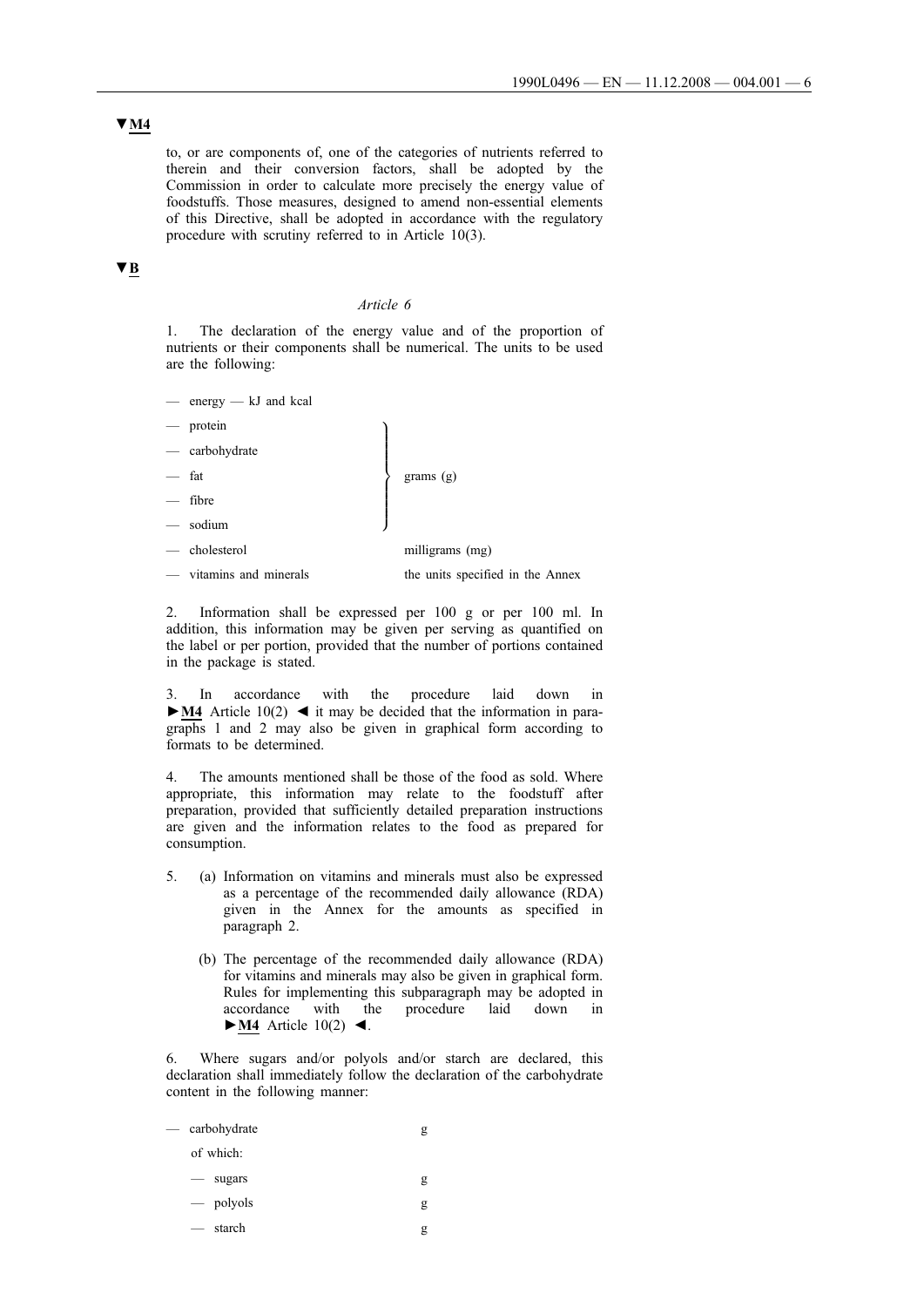7. Where the amount and/or type of fatty acid and/or the cholesterol rate is declared, this declaration shall immediately follow the declaration of total fats in the following manner:

| fat                                          | g  |
|----------------------------------------------|----|
| of which:                                    |    |
| saturates<br>$\overline{\phantom{0}}$        | g  |
| mono-unsaturates<br>$\overline{\phantom{0}}$ | g  |
| - polyunsaturates                            | g  |
| $-$ cholesterol                              | mg |

8. The declared values shall, according to the individual case, be average values based on:

- (a) the manufacturer's analysis of the food;
- (b) a calculation from the known or actual average values of the ingredients used;
- (c) a calculation from generally established and accepted data.

The rules for implementing the first paragraph with regard in particular to the differences between the declared values and those established in the course of official checks shall be decided upon in accordance with the procedure laid down in  $\blacktriangleright$  **M4** Article 10(2)  $\blacktriangleleft$ .

#### *Article 7*

1. The information covered by this Directive must be presented together in one place in tabular form, with the numbers aligned if space permits. Where space does not permit, the information shall be presented in linear form.

It shall be printed in legible and indelible characters in a conspicuous place.

Member States shall ensure that the information covered by this Directive appears in a language easily understood by purchasers, unless other measures have been taken to ensure that the purchaser is informed. This provision shall not prevent such information from being indicated in more than one language.

3. Member States shall refrain from laying down requirements more detailed than those already contained in this Directive concerning nutrition labelling.

# **▼M4**

## *Article 8*

In the case of non-pre-packaged foodstuffs put up for sale to the final consumer or to mass caterers and foodstuffs packed at the point of sale at the request of the purchaser or pre-packaged with a view to immediate sale, the extent of the information referred to in Article 4 and the manner of its communication may be determined by national law until the eventual adoption of measures by the Commission. Those measures, designed to amend non-essential elements of this Directive by supplementing it, shall be adopted in accordance with the regulatory procedure with scrutiny referred to in Article 10(3).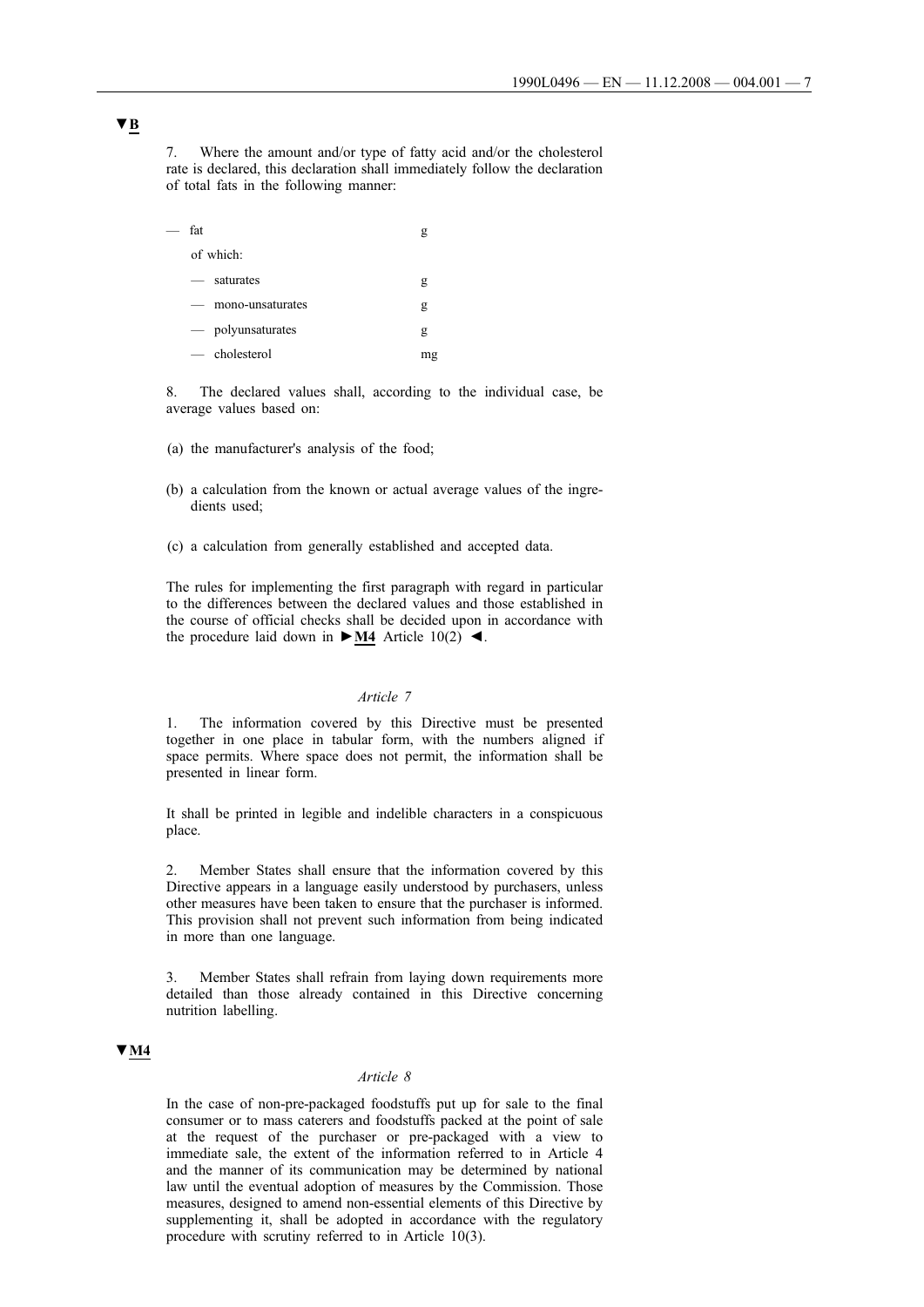#### *Article 9*

Any measures likely to have an effect on public health shall be adopted after consultation of the Scientific Committee for Food set up by Decision 74/234/EEC (<sup>1</sup>).

## **▼M1**

#### *Article 10*

1. The Commission shall be assisted by the Standing Committee on the Food Chain and Animal Health, set up by Article 58 of Regulation (EC) No 178/2002 (2), hereinafter referred to as 'the Committee'.

2. Where reference is made to this Article, Articles 5 and 7 of Decision 1999/468/EC  $(3)$  shall apply, having regard to the provisions of Article 8 thereof.

The period laid down in Article 5(6) of Decision 1999/468/EC shall be set at three months.

#### **▼M4**

3. Where reference is made to this paragraph, Article 5a(1) to (4) and Article 7 of Decision 1999/468/EC shall apply, having regard to the provisions of Article 8 thereof.

## **▼B**

### *Article 11*

1. Member States shall take the measures necessary to comply with this Directive and shall forthwith inform the Commission thereof. Those measures shall be applied in such a way as to:

- permit trade in products complying with this Directive by 1 April 1992,
- prohibit trade in products which do not comply with this Directive with effect from 1 October 1993.

2. Until… (five years following notification of this Directive), the declaration in nutrition labelling, either on a voluntary basis or following a nutrition claim, of one or more of the following nutrients; sugars, saturates, fibre, sodium, shall not trigger the obligation set out in Article 4 (1) and (2) to declare all these nutrients.

3. The Commission shall, by… (eight years after notification of this Directive), submit to the European Parliament and the Council a report on the application of this Directive. At the same time, it shall submit to the Council any appropriate proposals for amendment.

## *Article 12*

This Directive is addressed to the Member States.

 $\overline{(^1)}$  OJ No L 136, 20.5.1974, p. 1.

<sup>(2)</sup> OJ L 31, 1.2.2002, p. 1.

<sup>(3)</sup> Council Decision 1999/468/EC of 28 June 1999 laying down the procedures for the exercise of implementing powers conferred on the Commission (OJ L 184, 17.7.1999, p. 23).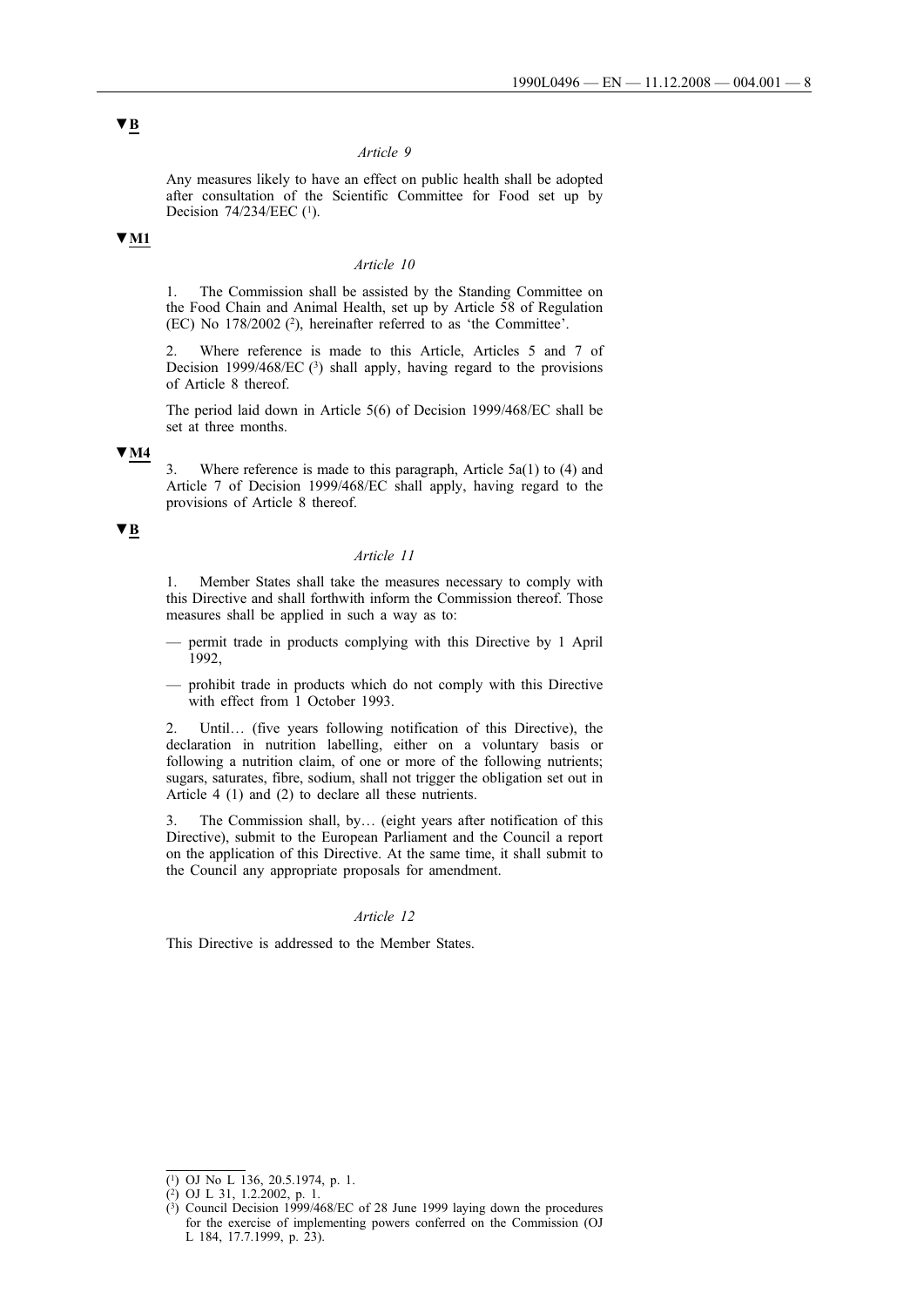# *ANNEX I*

#### **Vitamins and minerals which may be declared and their recommended daily allowances (RDAs)**

| Vitamin A (µg)        | 800   | Chloride (mg)        | 800            |
|-----------------------|-------|----------------------|----------------|
| Vitamin D (µg)        | 5     | Calcium (mg)         | 800            |
| Vitamin E (mg)        | 12    | Phosphorus (mg)      | 700            |
| Vitamin $K(\mu g)$    | 75    | Magnesium (mg)       | 375            |
| Vitamin C (mg)        | 80    | Iron $(mg)$          | 14             |
| Thiamin (mg)          | 1,1   | $\text{Zinc}$ (mg)   | 10             |
| Riboflavin (mg)       | 1,4   | Copper (mg)          | 1              |
| Niacin (mg)           | 16    | Manganese (mg)       | $\overline{2}$ |
| Vitamin B6 (mg)       | 1,4   | Fluoride (mg)        | 3,5            |
| Folic acid $(\mu g)$  | 200   | Selenium (µg)        | 55             |
| Vitamin B12 $(\mu g)$ | 2,5   | Chromium $(\mu g)$   | 40             |
| Biotin $(\mu g)$      | 50    | Molybdenum $(\mu g)$ | 50             |
| Pantothenic acid (mg) | 6     | Iodine $(\mu g)$     | 150            |
| Potassium (mg)        | 2 000 |                      |                |

As a rule, 15 % of the recommended allowance specified in this Annex supplied by 100 g or 100 ml or per package if the package contains only a single portion should be taken into consideration in deciding what constitutes a significant amount.

# **▼M3**